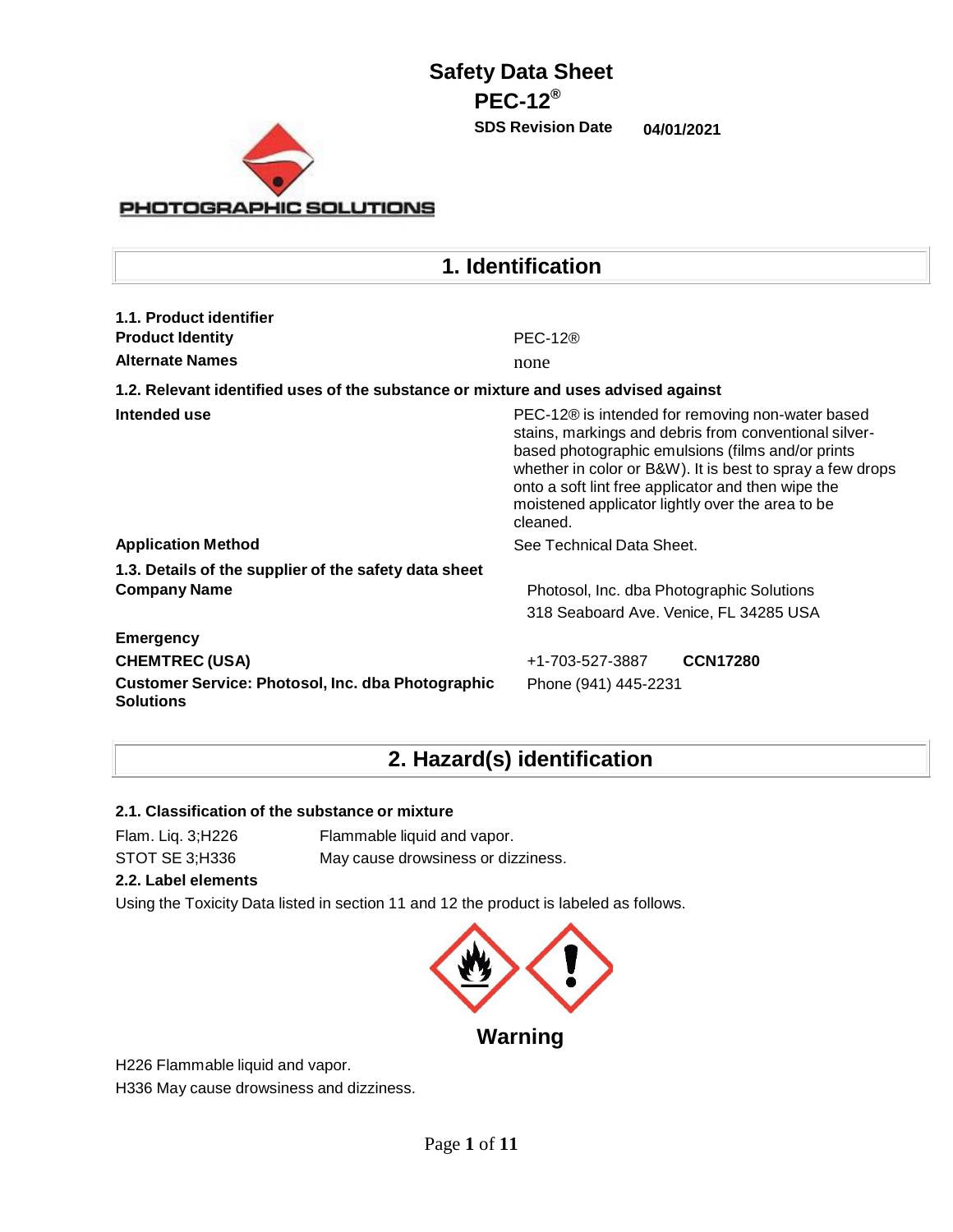**PEC-12®**

**SDS Revision Date 04/01/2021**



#### **[Prevention]:**

P210 Keep away from heat / sparks / open flames / hot surfaces - No smoking.

P235 Keep cool.

P240 Ground / bond container and receiving equipment.

P241 Use explosion-proof electrical / ventilating / light / equipment.

P242 Use only non-sparking tools.

P243 Take precautionary measures against static discharge.

P261 Avoid breathing dust / fume / gas / mist / vapors / spray.

P271 Use only outdoors or in a well-ventilated area.

P280 Wear protective gloves / eye protection / face protection.

#### **[Response]:**

P303+361+353 IF ON SKIN (or hair): Remove / Take off immediately all contaminated clothing. Rinse skin with water / shower.

P304+312 IF INHALED: Call a POISON CENTER or doctor / physician if you feel unwell.

P340 Remove victim to fresh air and keep at rest in a position comfortable for breathing.

P370+378 In case of fire: Use extinguishing media listed in section 5 of SDS for extinction.

#### **[Storage]:**

P403+233 Store in a well ventilated place. Keep container tightly closed.

P405 Store locked up.

#### **[Disposal]:**

P501 Dispose of contents / container in accordance with local / national regulations.

## **3. Composition/information on ingredients**

This product contains the following substances that present a hazard within the meaning of the relevant State and Federal Hazardous Substances regulations.

| <b>Ingredient/Chemical Designations</b>               | Weight %   | <b>GHS Classification</b>             | <b>Notes</b> |
|-------------------------------------------------------|------------|---------------------------------------|--------------|
| Ethanol<br><b>CAS Number:</b><br>0000064-17-5         | $75 - 100$ | Flam. Lig. 2;H225                     | $[1][2]$     |
| N-Butyl Acetate<br><b>CAS Number:</b><br>0000123-86-4 | $10 - 25$  | Flam. Lig. 3;H226<br>  STOT SE 3:H336 | $[1][2]$     |

In accordance with paragraph (i) of §1910.1200, the specific chemical identity and/or exact percentage (concentration) of composition has been withheld as a trade secret.

[1] Substance classified with a health or environmental hazard.

[2] Substance with a workplace exposure limit.

[3] PBT-substance or vPvB-substance.

\*The full texts of the phrases are shown in Section 16.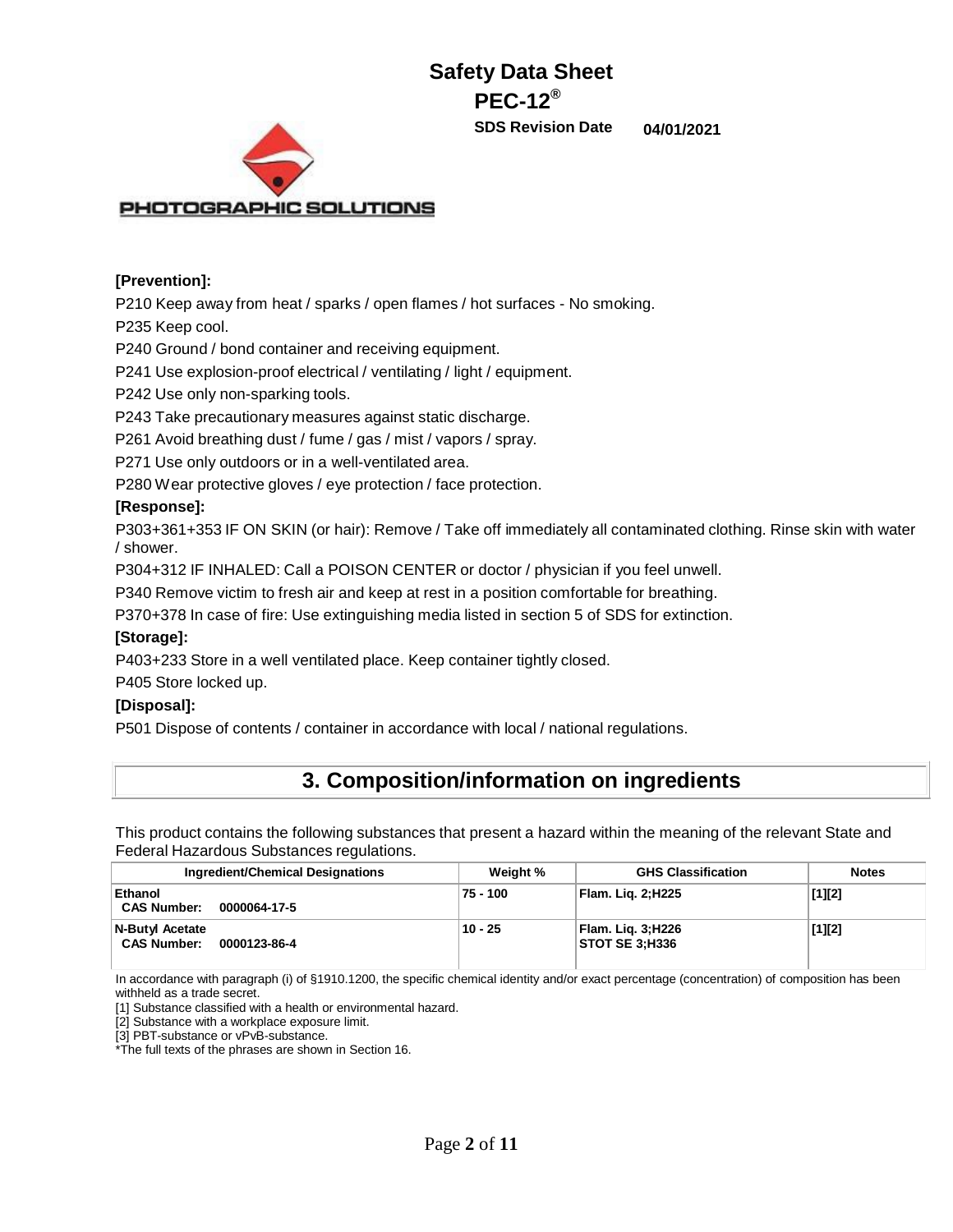**PEC-12®**

**SDS Revision Date 04/01/2021**



| 4. First aid measures                  |                                                                                                                                                                                                                                                                                                                                                                                                                                              |  |  |  |
|----------------------------------------|----------------------------------------------------------------------------------------------------------------------------------------------------------------------------------------------------------------------------------------------------------------------------------------------------------------------------------------------------------------------------------------------------------------------------------------------|--|--|--|
| 4.1. Description of first aid measures |                                                                                                                                                                                                                                                                                                                                                                                                                                              |  |  |  |
| General                                | In all cases of doubt, or when symptoms persist, seek medical attention.<br>Never give anything by mouth to an unconscious person.                                                                                                                                                                                                                                                                                                           |  |  |  |
| <b>Inhalation</b>                      | Remove to fresh air, keep patient warm and at rest. If breathing is irregular or stopped, give<br>artificial respiration. If unconscious place in the recovery position and obtain immediate<br>medical attention. Give nothing by mouth.                                                                                                                                                                                                    |  |  |  |
| <b>Eyes</b>                            | Irrigate copiously with clean water for at least 15 minutes, holding the eyelids apart and<br>seek medical attention.                                                                                                                                                                                                                                                                                                                        |  |  |  |
| <b>Skin</b>                            | Remove contaminated clothing. Wash skin thoroughly with soap and water or use a<br>recognized skin cleanser.                                                                                                                                                                                                                                                                                                                                 |  |  |  |
| Ingestion                              | If swallowed obtain immediate medical attention. Keep at rest. Do NOT induce vomiting.                                                                                                                                                                                                                                                                                                                                                       |  |  |  |
|                                        | 4.2. Most important symptoms and effects, both acute and delayed                                                                                                                                                                                                                                                                                                                                                                             |  |  |  |
| Overview                               | Causes Eye Irritation<br>Ingestion may cause blindness.<br>Avoid prolonged breathing of vapors as it may cause dizziness, nausea and/or headache.<br>Avoid prolonged and/or repeated skin contact as it may cause drying, cracking and/or<br>irritation.                                                                                                                                                                                     |  |  |  |
|                                        | Exposure to solvent vapor concentrations from the component solvents in excess of the<br>stated occupational exposure limits may result in adverse health effects such as mucous<br>membrane and respiratory system irritation and adverse effects on the kidneys, liver and<br>central nervous system. Symptoms include headache, nausea, dizziness, fatigue, muscular<br>weakness, drowsiness and in extreme cases, loss of consciousness. |  |  |  |
| <b>Inhalation</b>                      | Repeated or prolonged contact with the preparation may cause removal of natural fat from<br>the skin resulting in dryness, irritation and possible non-allergic contact dermatitis. Solvents<br>may also be absorbed through the skin. Splashes of liquid in the eyes may cause irritation<br>and soreness with possible reversible damage. See section 2 for further details.<br>May cause drowsiness or dizziness.                         |  |  |  |

### **5. Fire-fighting measures**

#### **5.1. Extinguishing media**

Use a dry chemical carbon dioxide (CO2), or foam. Keep fire exposed containers cool with a water spray. Water may be ineffective in fire-fighting.

#### **5.2. Special hazards arising from the substance or mixture**

Hazardous decomposition: Carbon dioxide, carbon monoxide

Keep away from heat / sparks / open flames / hot surfaces - No smoking. Keep cool.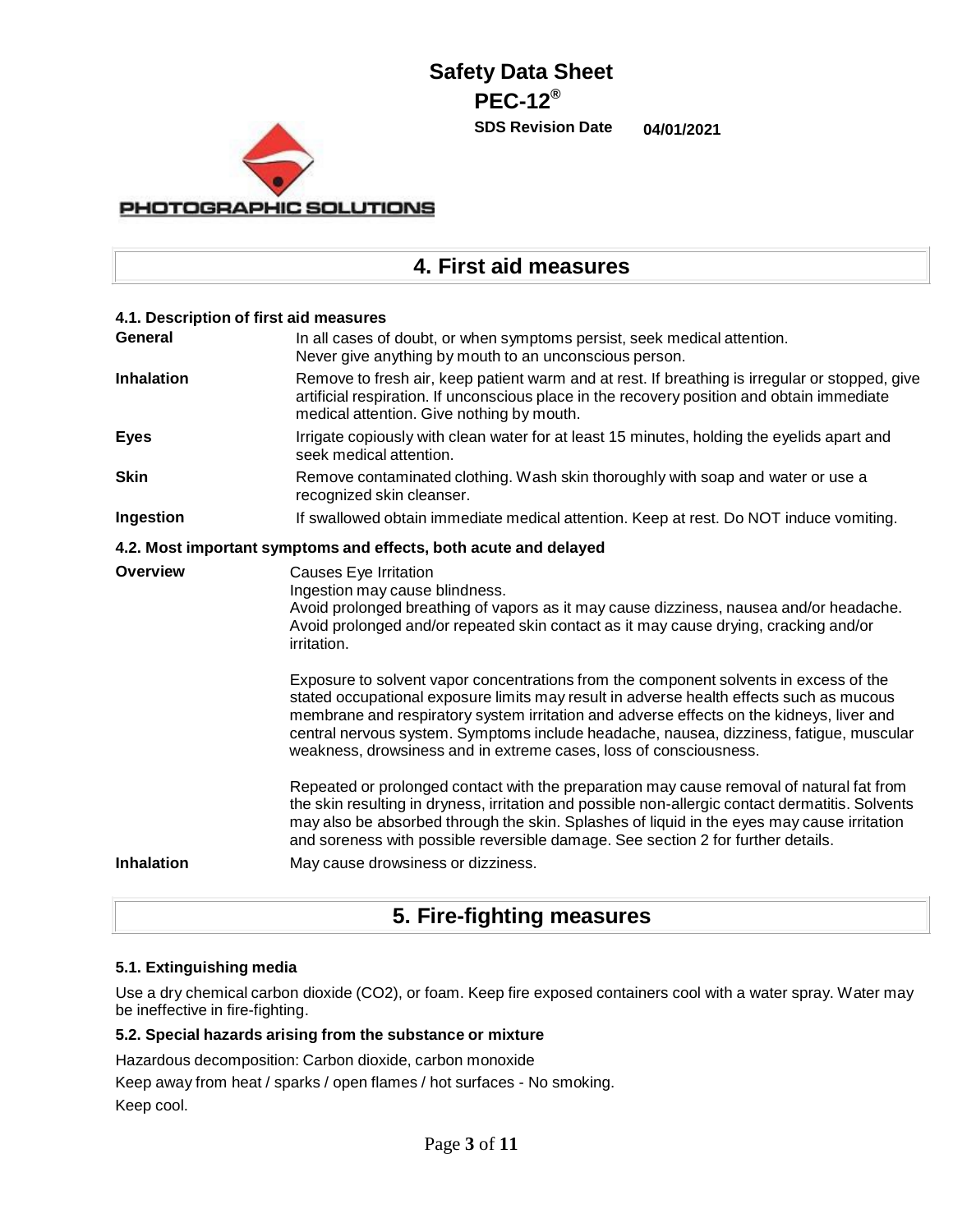**PEC-12®**

**SDS Revision Date 04/01/2021**



Ground / bond container and receiving equipment.

Use explosion-proof electrical / ventilating / light / equipment.

Use only non-sparking tools.

Take precautionary measures against static discharge.

Avoid breathing dust / fume / gas / mist / vapors / spray.

#### **5.3. Advice for fire-fighters**

Wear self-contained breathing apparatus and protective clothing. Vapors may travel a considerable distance causing a flash fire or flashback. None

**ERG Guide No.** 128

### **6. Accidental release measures**

#### **6.1. Personal precautions, protective equipment and emergency procedures**

Put on appropriate personal protective equipment (see section 8).

#### **6.2. Environmental precautions**

Do not allow spills to enter drains or waterways.

Use good personal hygiene practices. Wash hands before eating, drinking, smoking or using toilet. Promptly remove soiled clothing and wash thoroughly before reuse.

Collect in flammable waste container for disposal.

#### **6.3. Methods and material for containment and cleaning up**

Procedures to be used in case of leak/spill: Eliminate all ignition sources. Assure adequate ventilation and/or respirators for clean-up personnel. For large spills use water spray to disperse vapors and flush spill area. Prevent runoff from entering drains, sewers and streams. Wipe smaller spills with untreated clean cloths, wipes or vermiculite. Dispose of same by incineration.

Waste Disposal: Dispose of minute excess by placing container out doors and allow to evaporate.

### **7. Handling and storage**

#### **7.1. Precautions for safe handling**

Product should be sprayed into a cloth or swab (the applicator) by lightly and partially depressing sprayer. Applicator should be touching sprayer when spraying as this will eliminate a large percentage of product from becoming airborne and significantly reduce wasting product. When used as directed and intended, this product does not require special handling procedures, HOWEVER, when product is in constant or repeated use, adequate ventilation must be provided, and protective gloves should be worn. Because PEC-12 is designed to remove skin oils from film/prints, persons with chronically dry or sensitive skin, eczema, etc. should wear gloves regardless of frequency of handling.

See section 2 for further details. - [Prevention]: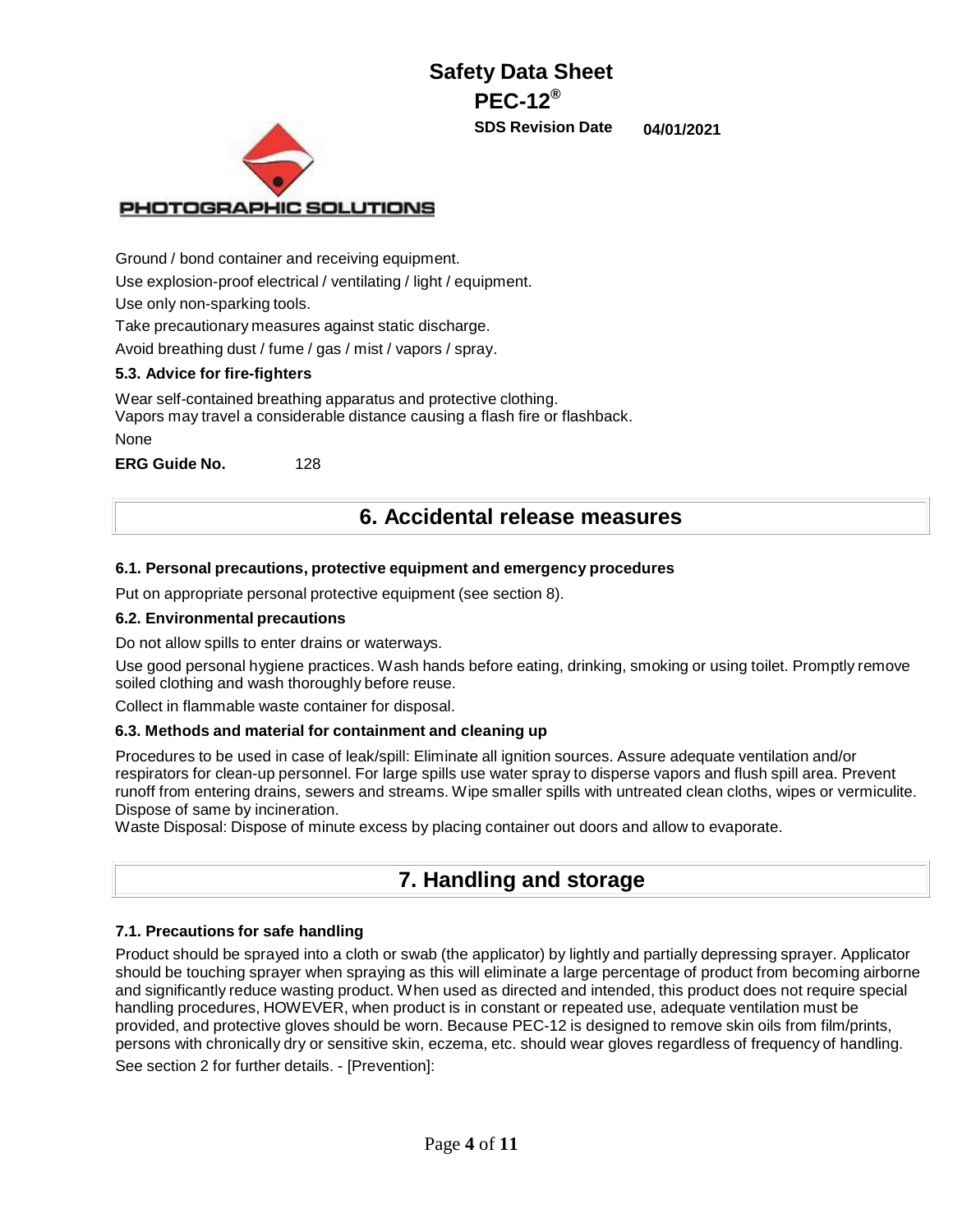**PEC-12®**

**SDS Revision Date 04/01/2021**



#### **7.2. Conditions for safe storage, including any incompatibilities**

Handle containers carefully to prevent damage and spillage.

Naked flames and smoking should not be permitted in storage areas. It is recommended that fork lift trucks and electrical equipment are protected to the appropriate standard.

Incompatible materials: CBI#1 : This ingredient is incompatible and causes violent reactions or ignitions with the following substances : Acetyle Bromide, Platinum, Potassium tert-butoxide, Phosphorus III oxide, Sodium, and Disulfuryl DiFloride (violent reaction when mixed at ambient temperatures)

CBI#2 : This ingredient is incompatible with Potassium tert-butoxide

Store away from heat and/or ignition sources, open flames, etc. For added safety, a storage cabinet specifically designed for flammable liquids should be utilized.

See section 2 for further details. - [Storage]:

#### **7.3. Specific end use(s)**

No data available.

### **8. Exposure controls and personal protection**

#### **8.1. Control parameters**

#### **Exposure**

| CAS No.      | Ingredient      | <b>Source</b> | Value                                          |
|--------------|-----------------|---------------|------------------------------------------------|
| 0000064-17-5 | Ethanol         | <b>OSHA</b>   | TWA 1000 ppm (1900 mg/m3)                      |
|              |                 | <b>ACGIH</b>  | STEL: 1000 ppm Revised 2009,                   |
|              |                 | <b>NIOSH</b>  | TWA 1000 ppm (1900 mg/m3)                      |
|              |                 | Supplier      | No Established Limit                           |
| 0000123-86-4 | N-Butyl Acetate | <b>OSHA</b>   | TWA 150 ppm (710 mg/m3)                        |
|              |                 | <b>ACGIH</b>  | TWA: 20 ppmS                                   |
|              |                 | <b>NIOSH</b>  | TWA 150 ppm (710 mg/m3) ST 200 ppm (950 mg/m3) |
|              |                 | Supplier      | No Established Limit                           |

#### **Carcinogen Data**

| CAS No.      | Ingredient      | Source      | Value                                                               |
|--------------|-----------------|-------------|---------------------------------------------------------------------|
| 0000064-17-5 | Ethanol         | <b>OSHA</b> | Select Carcinogen: No                                               |
|              |                 | <b>NTP</b>  | Known: No: Suspected: No                                            |
|              |                 | <b>IARC</b> | Group 1: Yes: Group 2a: No: Group 2b: No: Group 3: No: Group 4: No: |
| 0000123-86-4 | N-Butyl Acetate | <b>OSHA</b> | Select Carcinogen: No                                               |
|              |                 | <b>NTP</b>  | Known: No: Suspected: No                                            |
|              |                 | <b>IARC</b> | Group 1: No; Group 2a: No; Group 2b: No; Group 3: No; Group 4: No;  |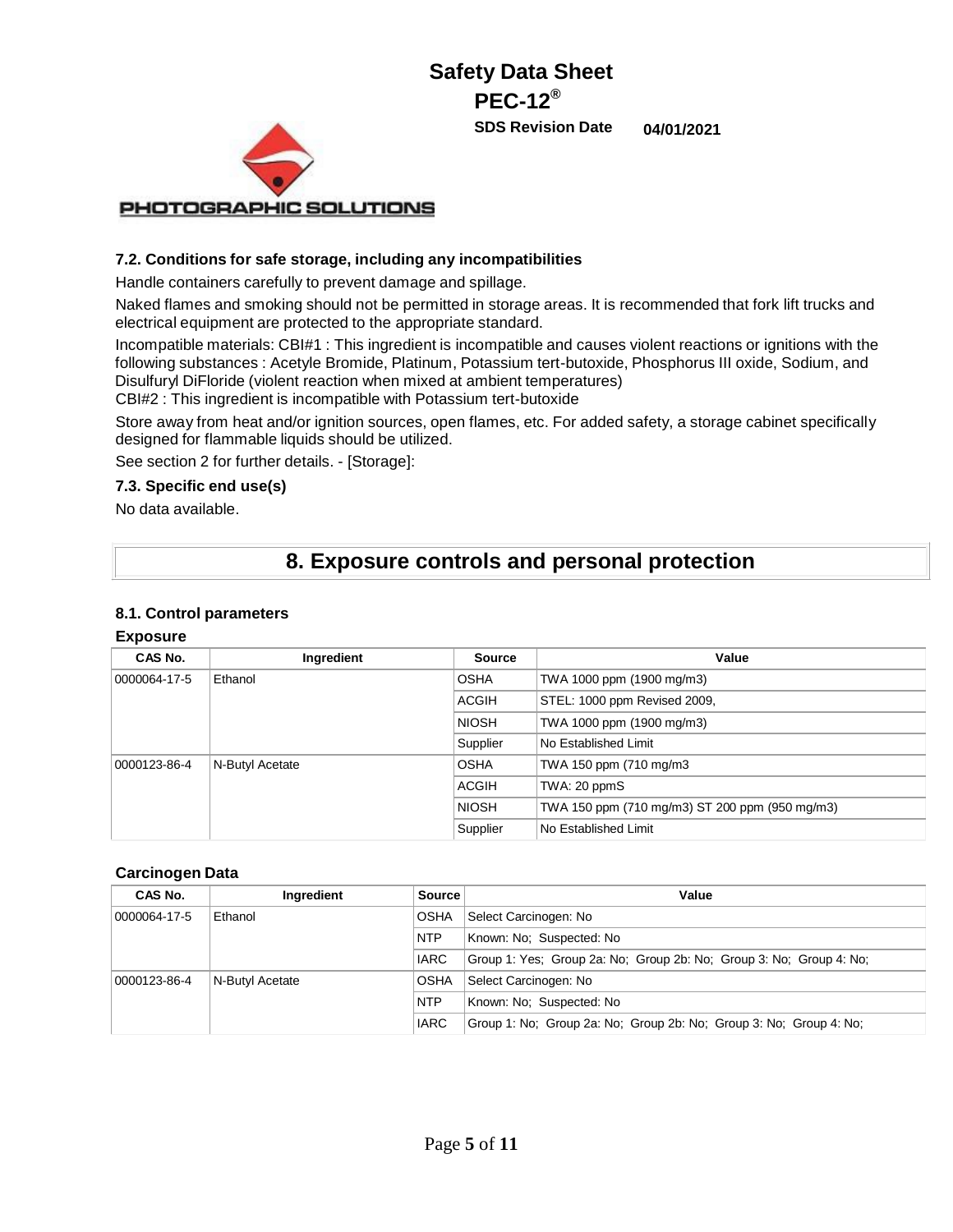**PEC-12®**

**SDS Revision Date 04/01/2021**

PHOTOGRAPHIC SOLUTIONS

**8.2. Exposure controls Respiratory** A respirator for organic solvents should be used if airborne cannot be maintained below recommended limits (12 air changes per hour or 850ppm). **Eyes** Safety goggles or safety glasses with side shields. **Skin** Gloves should be worn for prolonged or repeated contact. A high quality plastic examination glove should be adequate. Use neoprene or rubber gloves or PVC. **Engineering Controls** Provide adequate ventilation. Where reasonably practicable this should be achieved by the use of local exhaust ventilation and good general extraction. If these are not sufficient to maintain concentrations of particulates and any vapor below occupational exposure limits suitable respiratory protection must be worn. **Other Work Practices** Use good personal hygiene practices. Wash hands before eating, drinking, smoking or using toilet. Promptly remove soiled clothing and wash thoroughly before reuse.

See section 2 for further details. - [Prevention]:

| Appearance                                      | <b>Colorless Liquid</b>                      |
|-------------------------------------------------|----------------------------------------------|
| Odor                                            | Fruity                                       |
| Odor threshold                                  | 850 Not Measured                             |
| рH                                              | 7.0                                          |
| <b>Melting point / freezing point</b>           | $+/-$ (-100°F)                               |
| Initial boiling point and boiling range         | $165^{\circ}$ F                              |
| <b>Flash Point</b>                              | 75°F using Tag Closed Cup method             |
| Evaporation rate (Ether = 1)                    | >1 (Butyl Acetate=1)                         |
| Flammability (solid, gas)                       | Not Applicable                               |
| Upper/lower flammability or explosive limits    | Lower Explosive Limit: 2% volume in air STP  |
|                                                 | Upper Explosive Limit: 15% volume in air STP |
| Vapor pressure (Pa)                             | 43.2 mmHg at 68°F                            |
| <b>Vapor Density</b>                            | $>1$ (Air=1)                                 |
| <b>Specific Gravity</b>                         | 0.824 at $77^{\circ}$ F (Water=1)            |
| <b>Solubility in Water</b>                      | Soluble                                      |
| Partition coefficient n-octanol/water (Log Kow) | Not Measured                                 |
| <b>Auto-ignition temperature</b>                | $+/- 750$ °F                                 |
| <b>Decomposition temperature</b>                | Not Measured                                 |
| <b>Viscosity (cSt)</b>                          | Not Measured                                 |
| <b>Coefficient of Water/Oil Distribution</b>    | No Oil or Water Present                      |
| <b>Sensitivity to Mechanical Impact</b>         | Insensitive at 550 inch pounds               |
| <b>Sensitivity to Static Discharge</b>          | Not Available                                |
|                                                 |                                              |

### **9. Physical and chemical properties**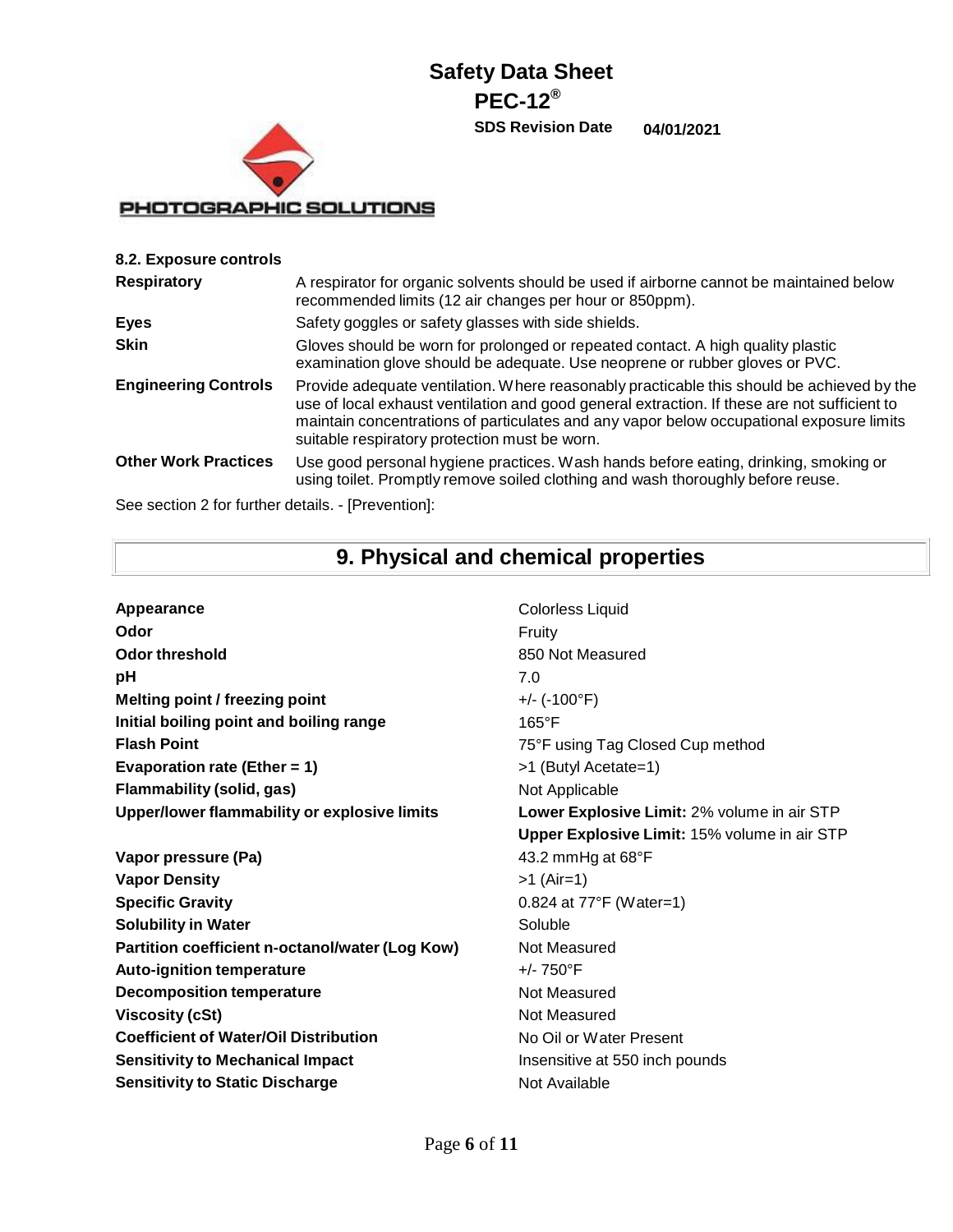**PEC-12®**

**SDS Revision Date 04/01/2021**



#### **9.2. VOC 100%**

### **10. Stability and reactivity**

#### **10.1. Reactivity**

Reactive on exposure to strong oxidizing agents. Flammable exposure to sparks and open flame.

#### **10.2. Chemical stability**

Stable under normal circumstances.

#### **10.3. Possibility of hazardous reactions**

No data available.

#### **10.4. Conditions to avoid**

High temperatures and fires.

#### **10.5. Incompatible materials**

CBI#1 : This ingredient is incompatible and causes violent reactions or ignitions with the following substances : Acetyle Bromide, Platinum, Potassium tert-butoxide, Phosphorus III oxide, Sodium, and Disulfuryl DiFloride (violent reaction when mixed at ambient temperatures)

CBI#2 : This ingredient is incompatible with Potassium tert-butoxide

#### **10.6. Hazardous decomposition products**

Carbon dioxide, carbon monoxide

### **11. Toxicological information**

#### **Acute toxicity**

Exposure to solvent vapor concentrations from the component solvents in excess of the stated occupational exposure limits may result in adverse health effects such as mucous membrane and respiratory system irritation and adverse effects on the kidneys, liver and central nervous system. Symptoms include headache, nausea, dizziness, fatigue, muscular weakness, drowsiness and in extreme cases, loss of consciousness.

Repeated or prolonged contact with the preparation may cause removal of natural fat from the skin resulting in dryness, irritation and possible non-allergic contact dermatitis. Solvents may also be absorbed through the skin. Splashes of liquid in the eyes may cause irritation and soreness with possible reversible damage.

| Ingredient                   | Oral LD50.<br>mg/kg              | Skin LD50.<br>mg/kg                    | Inhalation<br>Vapor LC50,<br>ma/L/4hr | Inhalation<br>Dust/Mist LC50.<br>ma/L/4hr | <b>Inhalation</b><br>Gas LC50,<br>ppm |
|------------------------------|----------------------------------|----------------------------------------|---------------------------------------|-------------------------------------------|---------------------------------------|
| Ethanol - (64-17-5)          | 7,060.00, Rat -<br>Category: NA  | 20,000.00,<br>Rabbit -<br>Category: NA | 124.70, Rat -<br>Category: NA         | No data<br>available                      | No data<br>available                  |
| N-Butyl Acetate - (123-86-4) | 10.700.00, Rat -<br>Category: NA | 17.600.00.<br>Rabbit -<br>Category: NA | No data<br>available                  | No data<br>available                      | No data<br>available                  |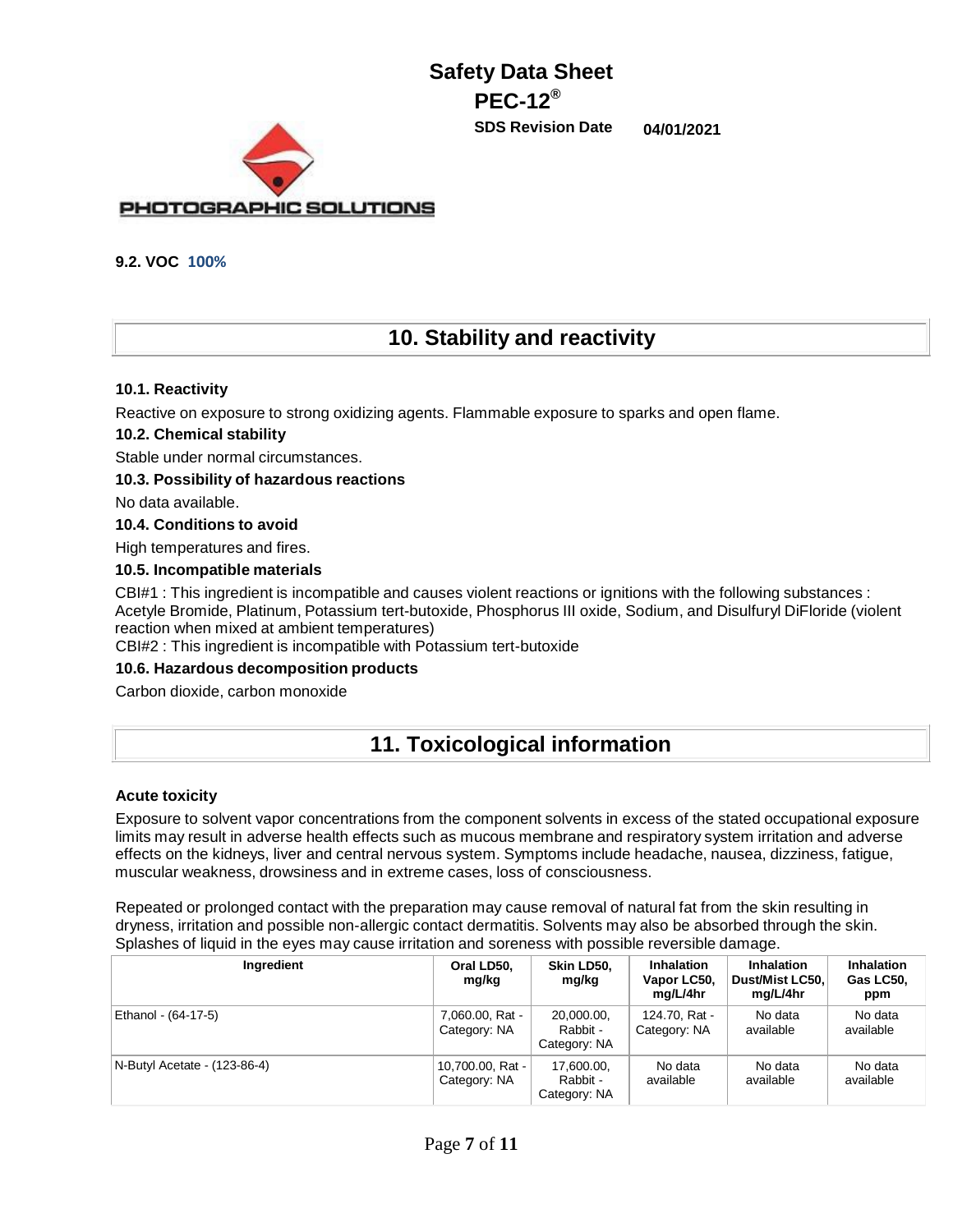**PEC-12®**

**SDS Revision Date 04/01/2021**



Note: When no route specific LD50 data is available for an acute toxin, the converted acute toxicity point estimate was used in the calculation of the product's ATE (Acute Toxicity Estimate).

| <b>Classification</b>         | Category | <b>Hazard Description</b>          |
|-------------------------------|----------|------------------------------------|
| Acute toxicity (oral)         |          | Not Applicable                     |
| Acute toxicity (dermal)       |          | Not Applicable                     |
| Acute toxicity (inhalation)   |          | Not Applicable                     |
| Skin corrosion/irritation     |          | Not Applicable                     |
| Serious eye damage/irritation |          | Not Applicable                     |
| Respiratory sensitization     |          | Not Applicable                     |
| Skin sensitization            |          | Not Applicable                     |
| Germ cell mutagenicity        |          | Not Applicable                     |
| Carcinogenicity               |          | Not Applicable                     |
| Reproductive toxicity         |          | Not Applicable                     |
| STOT-single exposure          | 3        | May cause drowsiness or dizziness. |
| STOT-single exposure          |          | Not Applicable                     |
| STOT-repeated exposure        |          | Not Applicable                     |
| Aspiration hazard             |          | Not Applicable                     |

## **12. Ecological information**

#### **12.1. Toxicity**

Toxic to aquatic life

#### **Aquatic Ecotoxicity**

| Ingredient                          | 96 hr LC50 fish,<br>ma/l      | 48 hr EC50 crustacea,<br>ma/l | ErC50 algae,<br>ma/l                       |
|-------------------------------------|-------------------------------|-------------------------------|--------------------------------------------|
| Ethanol - (64-17-5)                 | 42.00, Oncorhynchus<br>mvkiss | 2.00, Daphnia magna           | 17.921 (96 hr), Ulva<br>pertusa            |
| $\sqrt{N-But}$ Acetate - (123-86-4) | 18.00, Pimephales<br>promelas | 32.00, Artemia salina         | 674.70 (72 hr), Scenedesmus<br>subspicatus |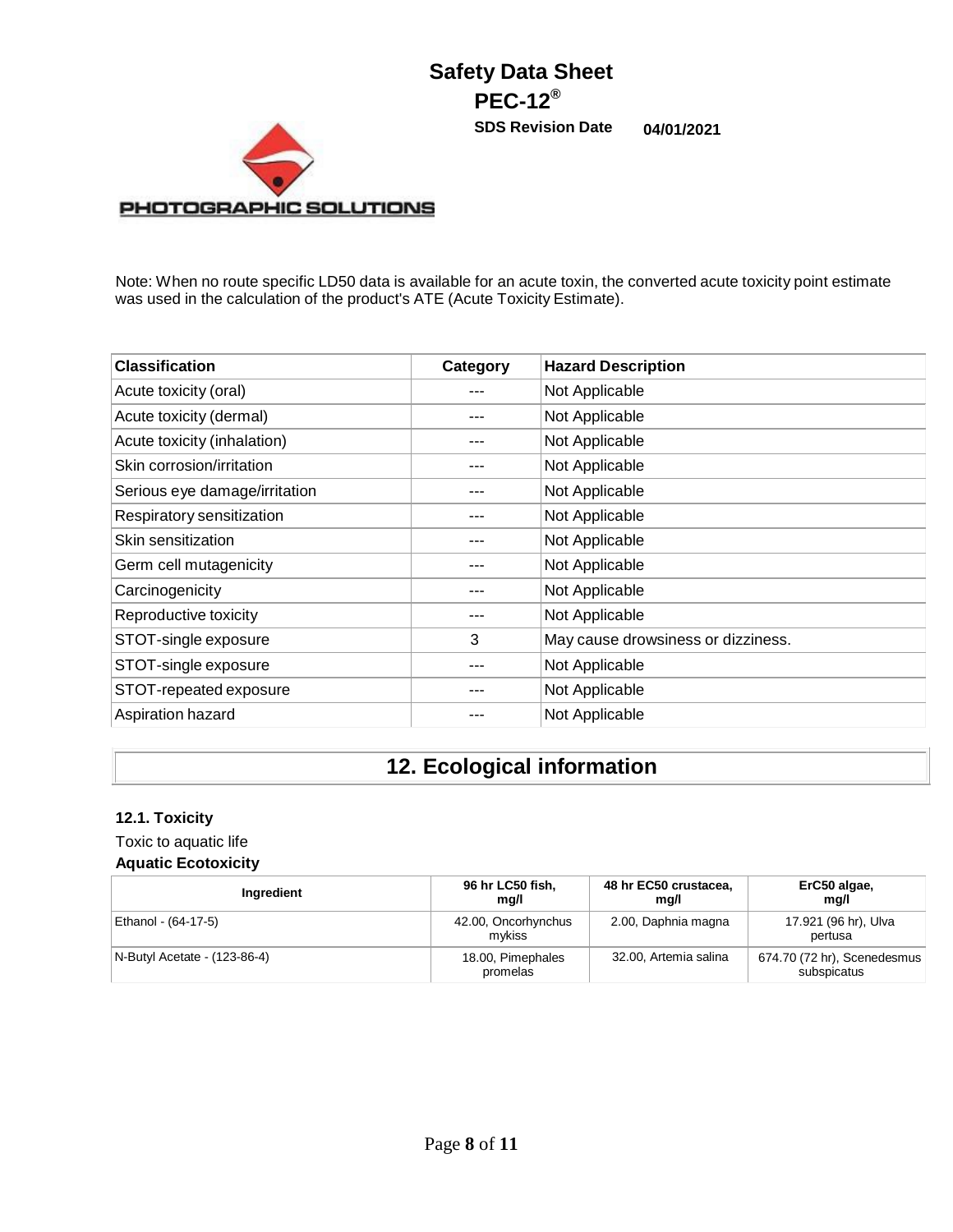**PEC-12® SDS Revision Date 04/01/2021**

PHOTOGRAPHIC SOLUTIONS

**12.2. Persistence and degradability**

This summary is designed to provide assistance should an accidental spill occur during shipment and does not address discharges to sanitary sewers or publicly owned treatment facilities. This product is expected to have a high BOD (Biochemical Oxygen Demand) and a potential to cause oxygen depletion in aquatic systems. It has a low potential to affect aquatic organisms and a low potential to persist in the environment. When diluted with large volumes of water, this product is not expected to have a significant impact as it is readily biodegradable and is not expected to bioconcentrate.

#### **12.3. Bioaccumulative potential**

Product is readily biodegradable and is not expected to bioconcentrate.

#### **12.4. Mobility in soil**

No data available.

**12.5. Results of PBT and vPvB assessment**

This product contains no PBT/vPvB chemicals.

#### **12.6. Other adverse effects**

No data available.

### **13. Disposal considerations**

#### **13.1. Waste treatment methods**

Destroy by liquid incineration. Use absorbent material and deposit in toxic landfill in accordance with local, state, and federal regulations.

### **14. Transport information**

**DOT** : Not regulated. If packaged according to DOT and/or carrier's requirements for ground/surface transport for LIMITED QUANTITY **IATA:** Consumer Commodity, ID8000 Class 9 Packing Instruction 910 (There is no Packing Group Designation) For International air shipments only **IMDG** : Regulated. (UN1993) Page # 3230 Flammable Liquid NOS & Marine Pollutant

This product may be shipped via surface (ground) services if properly packaged and marked as a LIMITED QUANTITY. Consult carrier regulations for packaging requirements and suitability of mailing of LTD QTTY materials.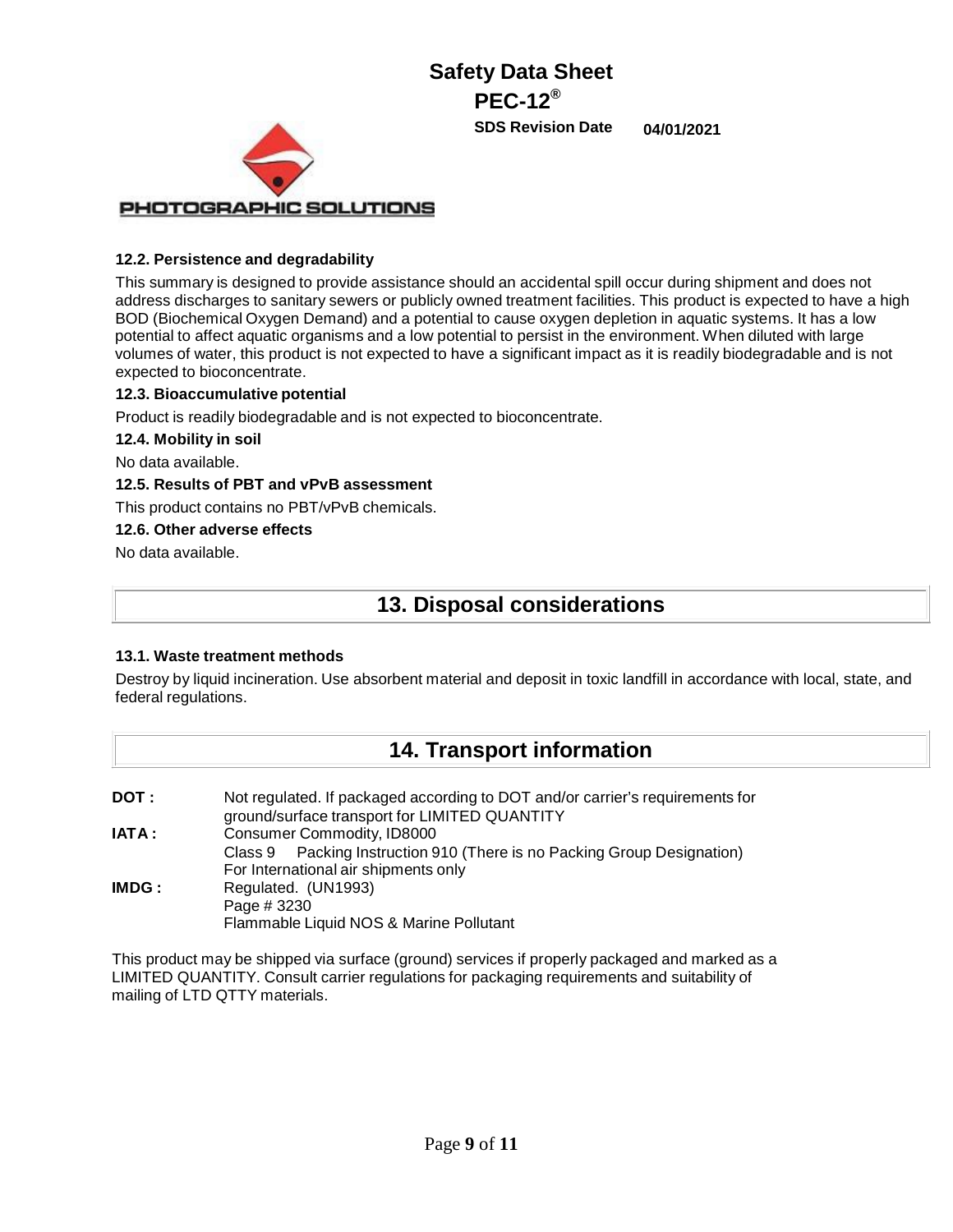**PEC-12®**

**SDS Revision Date 04/01/2021**

PHOTOGRAPHIC SOLUTIONS

## **15. Regulatory information**

**Regulatory Overview** The regulatory data in Section 15 is not intended to be all-inclusive, only selected regulations are represented.

> All components of this material are either listed or exempt from listing on the TSCA Inventory.

**WHMIS Classification** B2

**US EPA Tier II Hazards Fire:** Yes

**Toxic Substance Control Act ( TSCA)**

> **Sudden Release of Pressure:** No **Reactive:** No **Immediate (Acute):** Yes **Delayed (Chronic):** No

#### **EPCRA 311/312 Chemicals and RQs (lbs):**

N-Butyl Acetate ( 5,000.00)

#### **EPCRA 302 Extremely Hazardous:**

To the best of our knowledge, there are no chemicals at levels which require reporting under this statute.

#### **EPCRA 313 Toxic Chemicals:**

To the best of our knowledge, there are no chemicals at levels which require reporting under this statute.

#### **Proposition 65 - Carcinogens (>0.0%):**

To the best of our knowledge, there are no chemicals at levels which require reporting under this statute.

#### **Proposition 65 - Developmental Toxins (>0.0%):**

To the best of our knowledge, there are no chemicals at levels which require reporting under this statute.

#### **Proposition 65 - Female Repro Toxins (>0.0%):**

To the best of our knowledge, there are no chemicals at levels which require reporting under this statute.

#### **Proposition 65 - Male Repro Toxins (>0.0%):**

To the best of our knowledge, there are no chemicals at levels which require reporting under this statute.

#### **New Jersey RTK Substances (>1%):**

Ethanol

N-Butyl Acetate

#### **Pennsylvania RTK Substances (>1%):**

Ethanol

N-Butyl Acetate